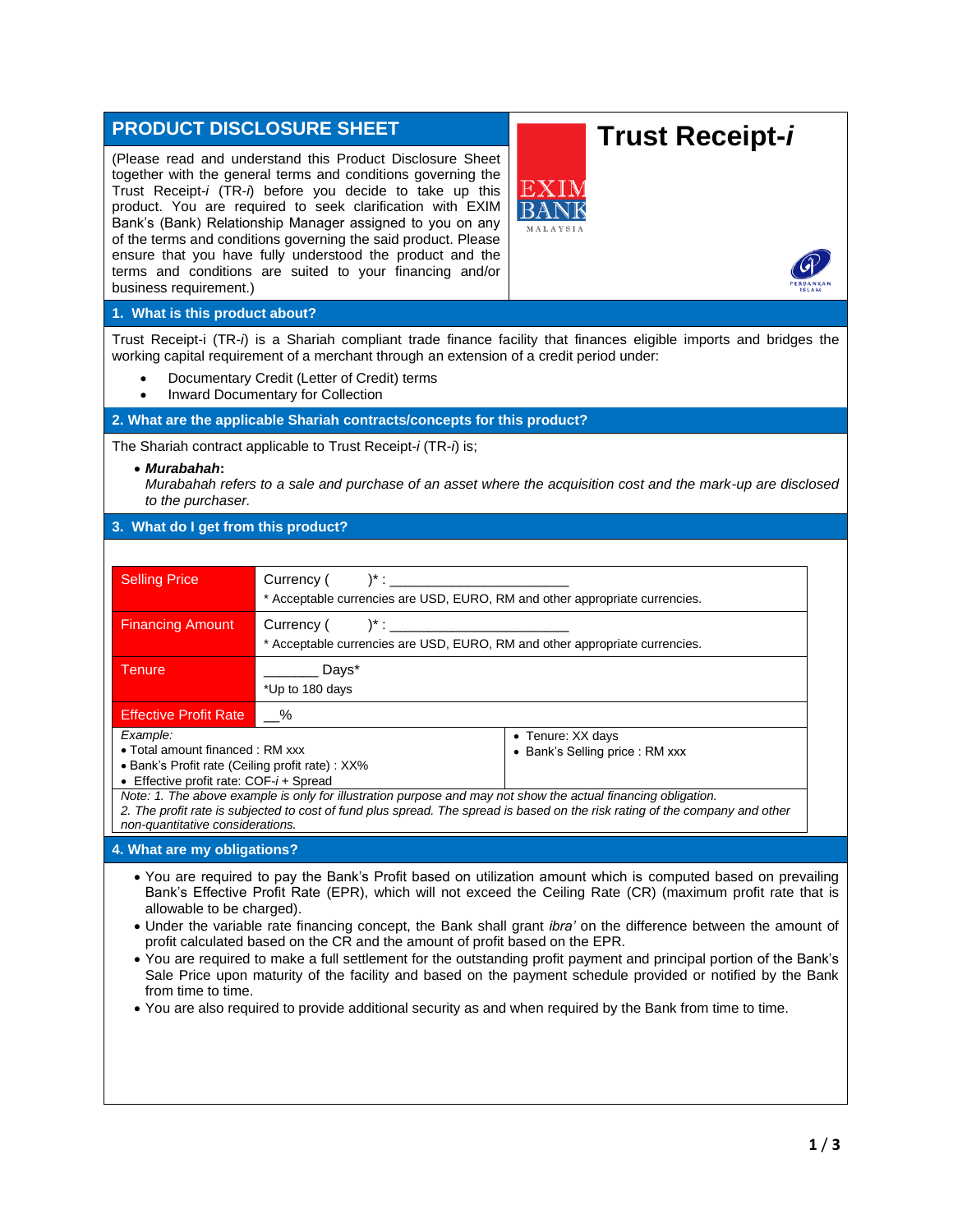# **5. What are the fees and charges I have to pay?**

| No. | <b>Type of Fees and Charges</b>           | Quantum                                                                                   |
|-----|-------------------------------------------|-------------------------------------------------------------------------------------------|
|     | Profit                                    | $COF-i + Spread$                                                                          |
| 2.  | Stamp Duty                                | RM10 in Malaysia and/or stamping<br>requirement in other jurisdiction (if<br>applicable). |
| 3.  | Variation of Facility Terms and Condition | Min.RM300 (Not applicable to SME<br>Customer)                                             |

Please request from your Relationship Manager for the Bank's Standard Fees and Charges on Islamic Products and Services. If there are any changes in fees and charges that are applicable to your facility, the Bank will notify you at least 21 calendar days prior to the effective date of implementation.

### **6. What if I fail to fulfill my obligation?**

We shall charge you a compensation for late payment:

# **Before Maturity**

Bank's actual loss or up to one percent (1%) per annum:-

i.on instalment in arrears during the Tenure of the Facility; or

Formula: Instalment(s) in arrears x up to 1% x No. of overdue day(s)/ \*365

ii.on the outstanding balance in the event of default causing the entire Facility to be recalled or brought to court for judgement prior to maturity;

Formula: \*\*Outstanding Balance x up to 1% x No. of overdue day(s)/ \*365

# **After Maturity/ Post Judgement**

Bank's actual loss or up to Islamic Interbank Money Market ("IIMM") rate or any other rate specified by Bank Negara Malaysia:-

i.on the outstanding balance beyond the maturity period of the financing; or

Formula: \*\*Outstanding Balance x Prevailing IIMM% x No. of overdue day(s)/\*365

ii.on the outstanding balance after the judgement notwithstanding the maturity of the Facility.

Formula: \*\*\*Judgement Sum x Prevailing IIMM% x No. of overdue day(s)/ \*365

The Compensation for Late Payment shall not be compounded.

**Note**: \*May change subject to currency of the financing

- \*\*Outstanding Balance = Outstanding Cost + Accrued Profit
- \*\*\*Judgement Sum is equivalent to Outstanding Balance

**7. What if I fully settle the financing before its maturity?**

We shall grant rebate (*Ibra'*) on:

- On profit for the difference between profit at CR per annum and the EPR;
- On the Cost (Bank's Purchase Price) and the appropriate profit thereon in case that the Facility is not fully disbursed after expiry of the Availability Period; and
- On the profit for early settlement of the Bank's Sale Price or due to termination of the Facility, restructuring exercise. In the event of default, cancellation, redemption, prepayment before the maturity date.

*Ibra'* (rebate) formula for early settlement = Deferred Profit + Actual *Ibra'* due to fluctuation of EPR (if any) – early